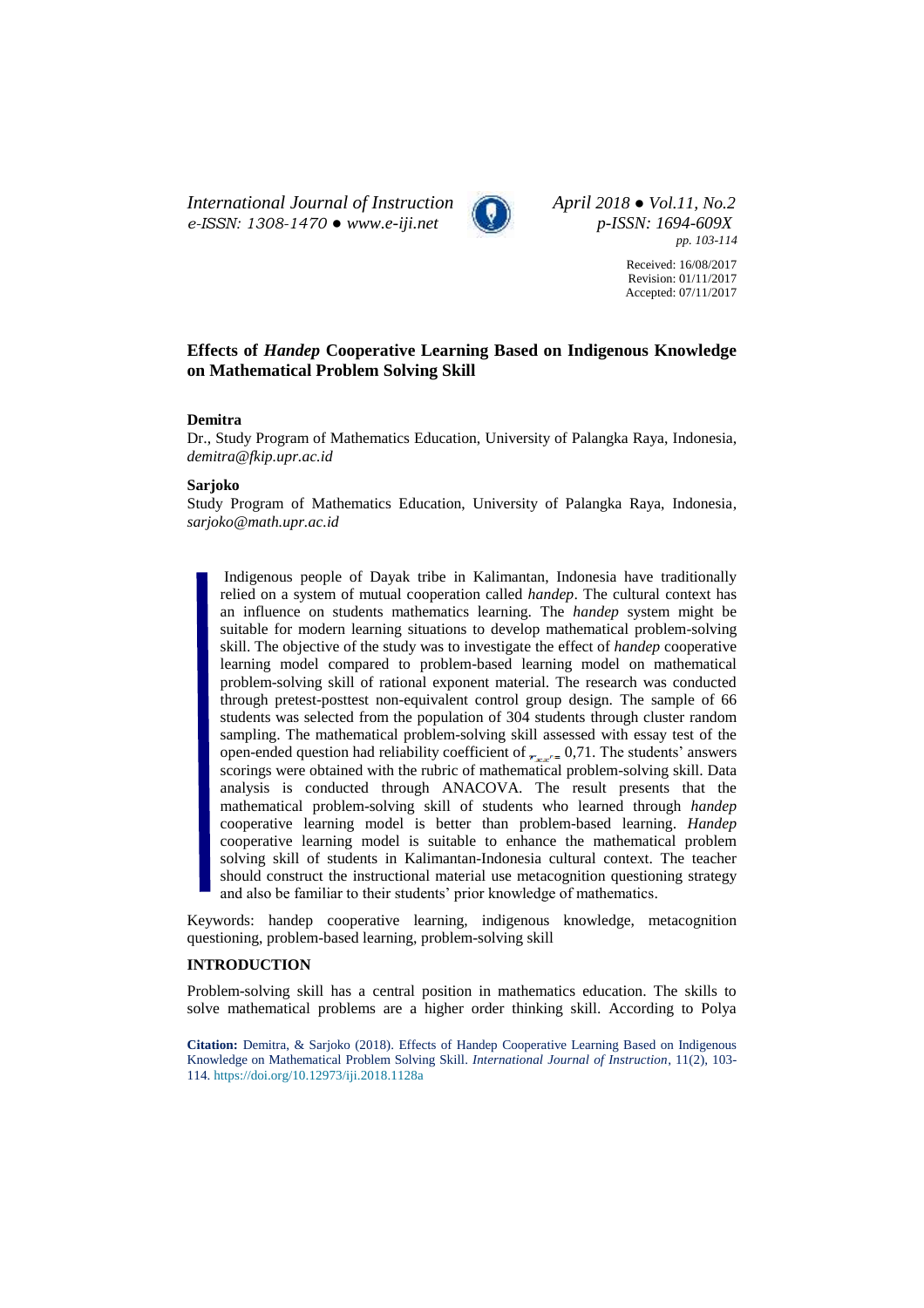(1973) that there are four steps of mathematical problem solving as follow, understand the problem, devise a plan, carry out the plan, and look back (Yuan, 2013). Mathematical problem solving is a process which helps the students learn the concept and skill (Tarzimah et al., 2010).

However, teaching problem-solving in mathematical problems at school is not easy. Sarjoko (2003) has implemented the model of IMPROVE (Introduction new concept, Metacognition questioning strategy, Practicing, Reviewing and reducing, Obtaining mastery, Verification, and Enrichment) in cooperation setting and found that the tenthgrade students of the senior high school of SMAN-2 Palangka Raya of Central Kalimantan, Indonesia. IMPROVE model can develop rational exponent understanding of students' rational exponent concept partially. Nevertheless, students cannot make a relationship between prior knowledge in solving the rational exponent problem. The implementation of the model has not arrived at a rational learning of problem-solving yet and also cooperation setting has not stepped clearly.

On the other hand, in order to implement K-13 in Indonesia, problem-based learning has recommended teaching mathematical problem-solving. But students had difficulty when they learned mathematical problem solving using problem-based learning. According to classroom observation result of Demitra (2006), the students in Kalimantan have difficulty in cooperating. The steps of collaboration process of problem-based learning are unclear for students. The collaboration process has not been optimal, leading to less successful mathematical problem-solving process. Jaelani and Retnawati (2016) found that the teacher has difficulties in implementing problem based learning. Other countries such as Canada and Spain in Sharif and Gisbert (2015) showed the cultural impact on teacher to design the instruction influenced.

The problem of developing problem-solving skill related to rational exponent can be solved through developing a model of cooperative learning that considers the cultural background of the student. The importance of cultural background like indigenous knowledge has widely recognized in mathematics learning. The findings of some research show that cultural background of students influenced their thinking and supported the high achievement in mathematics learning (Cimen, 2014; Verner et al., 2013; Weldeana, 2014). Cultural background such as indigenous knowledge system of a tribe has a potential to serve as a basis to develop the learning strategies (Breidlid, 2009; Letsekha et al., 2013). Warren et al. (2004) also found that the indigenous teacher aides were afforded greater authority when it came to behavioral management, especially when dealing with the indigenous students, and resulting in each being given greater responsibility for student learning. D'Entremont (2015) and Prediger (2004) stated the importance of adopting the cultural background into mathematics teaching and learning strategies.

Indigenous knowledge of mutual cooperation tradition of Indonesian tribes can inspire the syntax of the cooperative learning model. The Dayak tribe in central Kalimantan-Indonesia has long been working together in a traditional mutual help and cooperation called handep. Some people of Dayak tribe in the villages in Kalimantan-Indonesia have big burdens such as for farming, harvesting, keeping moving their house to another safe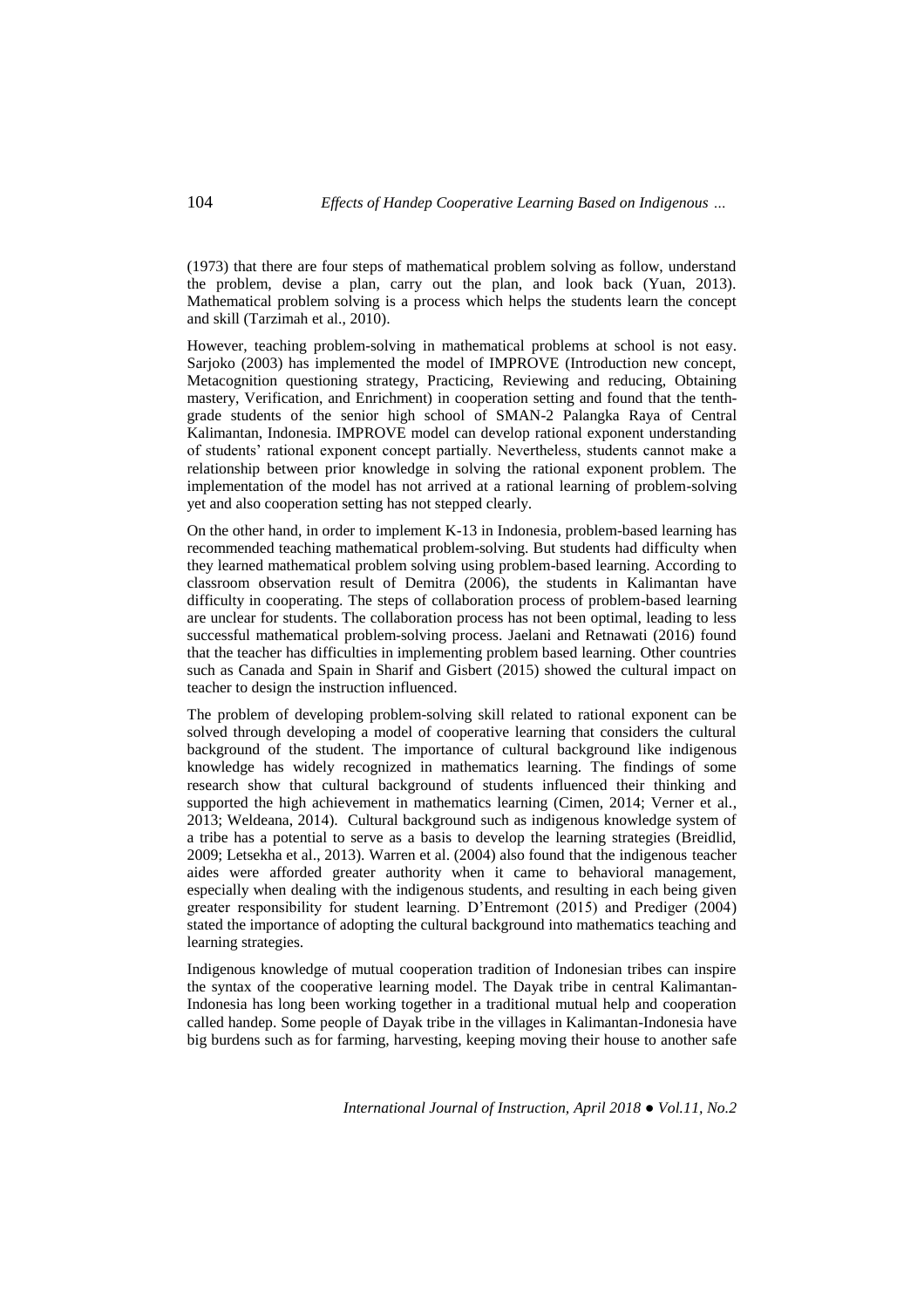## *Demitra, Sarjoko* 105

place, conducting wedding party (Taylor, 2009; Yanarita, et al 2014). The handep mutual cooperation system works (Demitra, et al., 2012):

"for example, exists in the harvest pattern. If each of families of A, B, and C wants to harvest the rice plant in the village, they make an agreement for finishing their work by handep mutual cooperation since they have no sophisticated technology for harvest. In the beginning, families of A, B, and C meet together to discuss how to do their work, and then they make an agreement by taking turns or shifts to help each other. The family of A gets the first turn help by families B and C to harvest the rice plant. When the rice plant of family A has been harvest completely, family B gets the second turn to be assisted. Family B will do the harvest assisted by the family of A and C. When the rice plant harvest of family B has been finished completely, family C gets the third turn for help".

The handep system might be suitable for modern learning situations. This indigenous knowledge has been used in order to solve daily life problem from generation to generation. The handep cooperative learning model is designed by adopting the stages of handep mutual cooperation of the Dayak tribe combined with the stages of Polya (1973) mathematical problem solving (Yuan, 2013). This model is called handep cooperative learning model. This model has been validated through learning expert and tried out on small group students. The learning expert stated that the model is suitable as a model of teaching and learning. The result of tryout showed that the students get the good skill to solve the problem of the number theory (Demitra, et al. 2012).This model has been implemented for learning of rational and irrational numbers of senior high school students of SMAN-3 Palangka Raya, Indonesia. The students can achieve good mastery of competencies including distinguishing, defining, finding the characteristic of rational and irrational numbers (Demitra, 2014).

The first step of handep cooperative learning model is to understand the prior knowledge. Prior knowledge must be understood as a base of students grouping in heterogeneous. It can make collaboration and knowledge sharing knowledge optimally. Prior knowledge has been known to influence the student's problem-solving skill and understanding of the mathematical concepts. The study of Bringula, et al. (2016) show that depending on prior knowledge, students can understand more of the terms of equations and the following steps in solving equations. Hohensee (2016) said that the performance of the problem solver is to mobilize the relevant elements of his knowledge and connect them with the element of his problem.

The second step of handep is cooperative learning syntaxes, in which student learn the material and reflect the problem mediated through metacognition questioning strategy. This is the strategy used to help students to understand the material and identified what their problem in learning the material. In this part, what part of the material has been understood and what part of the material has still difficult for students is understood. The questions, what do I understand from the material? Which point of the material or the problem is difficult for me? Which part don't I understand about the problem? Mevarech and Fridkin (2006) and Özsoy and Ataman (2009) said that the metacognition questioning strategy is one of the strategies which can be used for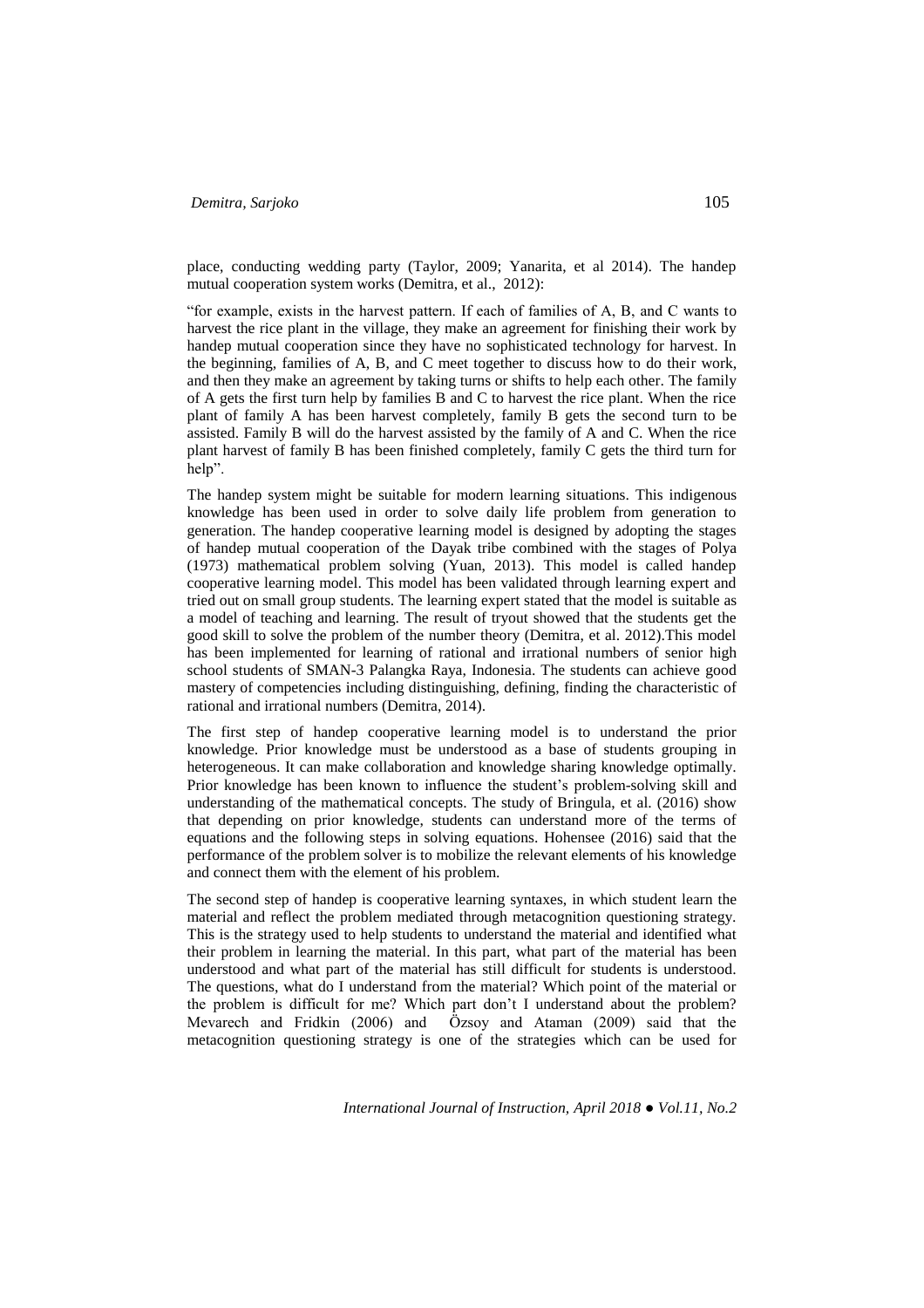developing metacognition within the framework of constructivist learning to encourage the students to ask questions themselves. Kramarski and Mevarech (2003) find that the instructional methods of cooperative learning combined with metacognition training can enhance the mathematical reasoning.

Handep cooperative learning model can become a solution for learning to get problemsolving skill in mathematics. The research is conducted to know the influence of handep cooperative learning model compared with problem-based learning on mathematical problem-solving skill. The research problem is that; "Is the problem-solving skill of students who learned using handep cooperative learning better than problem-based learning?" The aim of the research is to find out the effect of handep cooperative learning compared to problem-based learning, on the problem-solving skill of rational exponent of mathematics.

The benefit of the research is to find out whether the model of cooperative learning is more suitable for mediated students' learning on problem-solving skill in the context of Kalimantan, Indonesia. The cooperation steps for collaboration are easier to implement in the context of students in Indonesia.

## **METHOD**

## **Students**

The population is 304 tenth-grade students in nine classes of the senior high school of SMAN-2 Palangka Raya. A total of 66 students in two classes was selected randomly through cluster random sampling. One class was randomly chosen as a treatment group (n = 33) which was taught by *handep* cooperative learning model. The other class as the control group  $(n = 33)$  was taught by the problem-based learning model.

## **Experimental Procedure**

This research was carried out with the quasi-experimental design of pretest-posttest nonequivalent control group design (Creswell, 2012). The experiment conducted by pretest, treatment, and posttest. Treatment included teaching the students by *handep* cooperative learning model in the treatment group, and by problem-based learning in the control group. The same instructional material and worksheet were used to facilitate learning in both groups.

Treatment is provided by designing a lesson plan, instructional material, and worksheet. The mathematical content is the rational exponent of mathematics for senior high school. Two lesson plans and worksheets that used for teaching *handep* cooperative learning and problem-based learning model. Worksheet included a description of content and open-ended problems mediated through metacognition questions. Syntaxes of *handep* cooperative learning model (Demitra, 2011) and problem-based learning (Hmelo-Silver, 2004; Budé, et al, 2009) are as present in Table 1.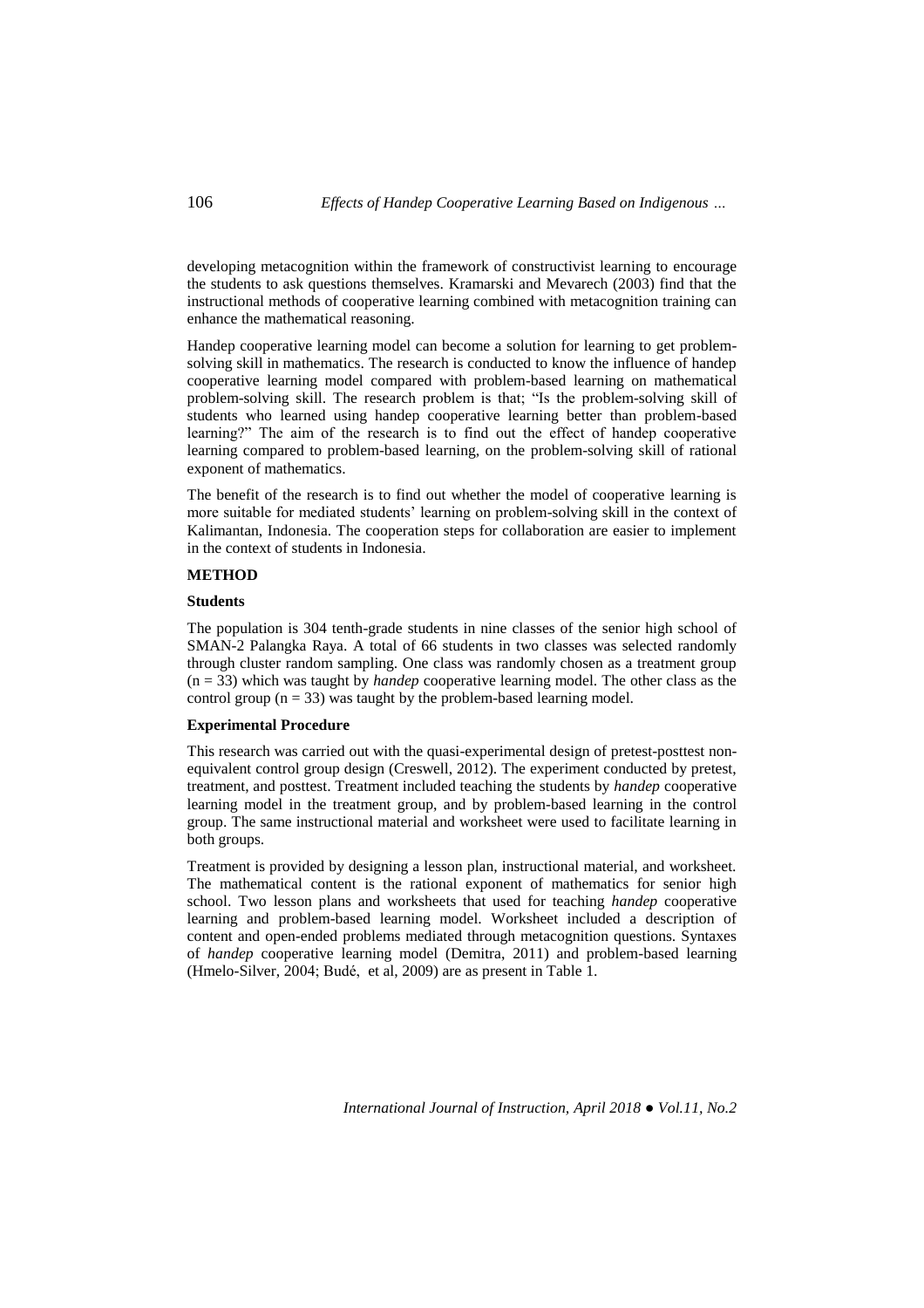### Table 1

÷,

Syntaxes of *handep* cooperative learning and problem-based learning.

| <i>Handep</i> cooperative learning model                                                                                                                                                                                                                                                                                                                                                                                                                                                                                                                                                                                                                                                                                                                                                                                                                                                          | Problem-based learning                                                                                                                                                                                                                                                                                                                                                                                                                                                                                                                                                                                                                                                                                                                                                                                                                |  |  |
|---------------------------------------------------------------------------------------------------------------------------------------------------------------------------------------------------------------------------------------------------------------------------------------------------------------------------------------------------------------------------------------------------------------------------------------------------------------------------------------------------------------------------------------------------------------------------------------------------------------------------------------------------------------------------------------------------------------------------------------------------------------------------------------------------------------------------------------------------------------------------------------------------|---------------------------------------------------------------------------------------------------------------------------------------------------------------------------------------------------------------------------------------------------------------------------------------------------------------------------------------------------------------------------------------------------------------------------------------------------------------------------------------------------------------------------------------------------------------------------------------------------------------------------------------------------------------------------------------------------------------------------------------------------------------------------------------------------------------------------------------|--|--|
| 1. Understand prior knowledge.<br>To understand students' prior knowledge, and<br>use it as a base for constructed student's group as<br>heterogeneous.<br>2. Teacher introduces the new material.<br>3. Solve the problem individually.<br>Individually, students learn the material and<br>solve the mathematical problem in a worksheet,<br>through problem-solving steps and mediated by<br>metacognition questioning strategy.<br>4. Grouping the students of 3-4 peoples.<br>5. Share individual problem.<br>Each member shares his/her individual problem<br>to others in the team.<br>6. Solve the difficult problem together.<br>To conduct an agreement about solving the<br>individual problem in sequence the team begins<br>to solve the individual problem together, and get<br>solution one by one in turns.<br>7. The team presents the solution and<br>celebrates their success. | 1. Grouping the students of $3 - 4$ people.<br>2. Meeting the problem in the worksheet, read<br>the problem and understand the problem.<br>3. Defining the problem.<br>Problem is only defined by the known parameters and<br>stated in question form.<br>4. Gathering the facts.<br>Students tap into their previous experiences and prior<br>knowledge when gathering facts. Organizing the<br>information using a "know, need to know, need to<br>$d_0$ ".<br>5. Hypothesizing.<br>Student theorizes or hypothesizes about the problem.<br>6. Researching.<br>Explore the source of data and collect data depend on<br>the question that investigated.<br>7. Rephrase the problem.<br>Refine the original problem statement.<br>8. Generate alternatives.<br>Generate ideas and code them as probable, possible,<br>or preferable. |  |  |
|                                                                                                                                                                                                                                                                                                                                                                                                                                                                                                                                                                                                                                                                                                                                                                                                                                                                                                   |                                                                                                                                                                                                                                                                                                                                                                                                                                                                                                                                                                                                                                                                                                                                                                                                                                       |  |  |

# **Instruments**

Mathematical problem-solving skill assessed through essay test and then students' answers were assessed through an analytic rubric. Charles, et al. (1987) and Jonassen (2014) said that the problem-solving skill can be assessed using test and analytical rubric. The reliability coefficient of three items of essay test was calculated using the α-

Cronbach of  $r_{xx} = 0.71$ . Analytic rubric including three aspects as understanding the problem, planning a solution and getting the answer (Charles, et al., 1987) are as presented in Table 2.

Table 2

The analytic rubrics of mathematical problem-solving skill.

| Aspects of problem-<br>solving skills                                                                                                                                                                                                                                                                                                                                                             | Levels of skill                                                           | <b>Scores</b> |
|---------------------------------------------------------------------------------------------------------------------------------------------------------------------------------------------------------------------------------------------------------------------------------------------------------------------------------------------------------------------------------------------------|---------------------------------------------------------------------------|---------------|
| Complete understanding of the problem.<br>Understand the<br>Part of the problem misunderstood or misinterpreted.<br>problem<br>Complete misunderstanding of the problem.<br>The plan could have led to a correct solution if implemented correctly.<br>Planning a solution<br>correctly.<br>No attempt, or totally inappropriate plan.<br>Correct answer.<br>Getting answers<br>multiple answers. | ာ                                                                         |               |
|                                                                                                                                                                                                                                                                                                                                                                                                   |                                                                           |               |
|                                                                                                                                                                                                                                                                                                                                                                                                   |                                                                           |               |
|                                                                                                                                                                                                                                                                                                                                                                                                   |                                                                           | ◠             |
|                                                                                                                                                                                                                                                                                                                                                                                                   | Partially correct plan based on part of the problem being interpreted     |               |
|                                                                                                                                                                                                                                                                                                                                                                                                   |                                                                           |               |
|                                                                                                                                                                                                                                                                                                                                                                                                   |                                                                           | C             |
|                                                                                                                                                                                                                                                                                                                                                                                                   | Copying error; computational error; the partial answer for a problem with |               |
|                                                                                                                                                                                                                                                                                                                                                                                                   | No answer, or wrong answer based on an inappropriate plan.                |               |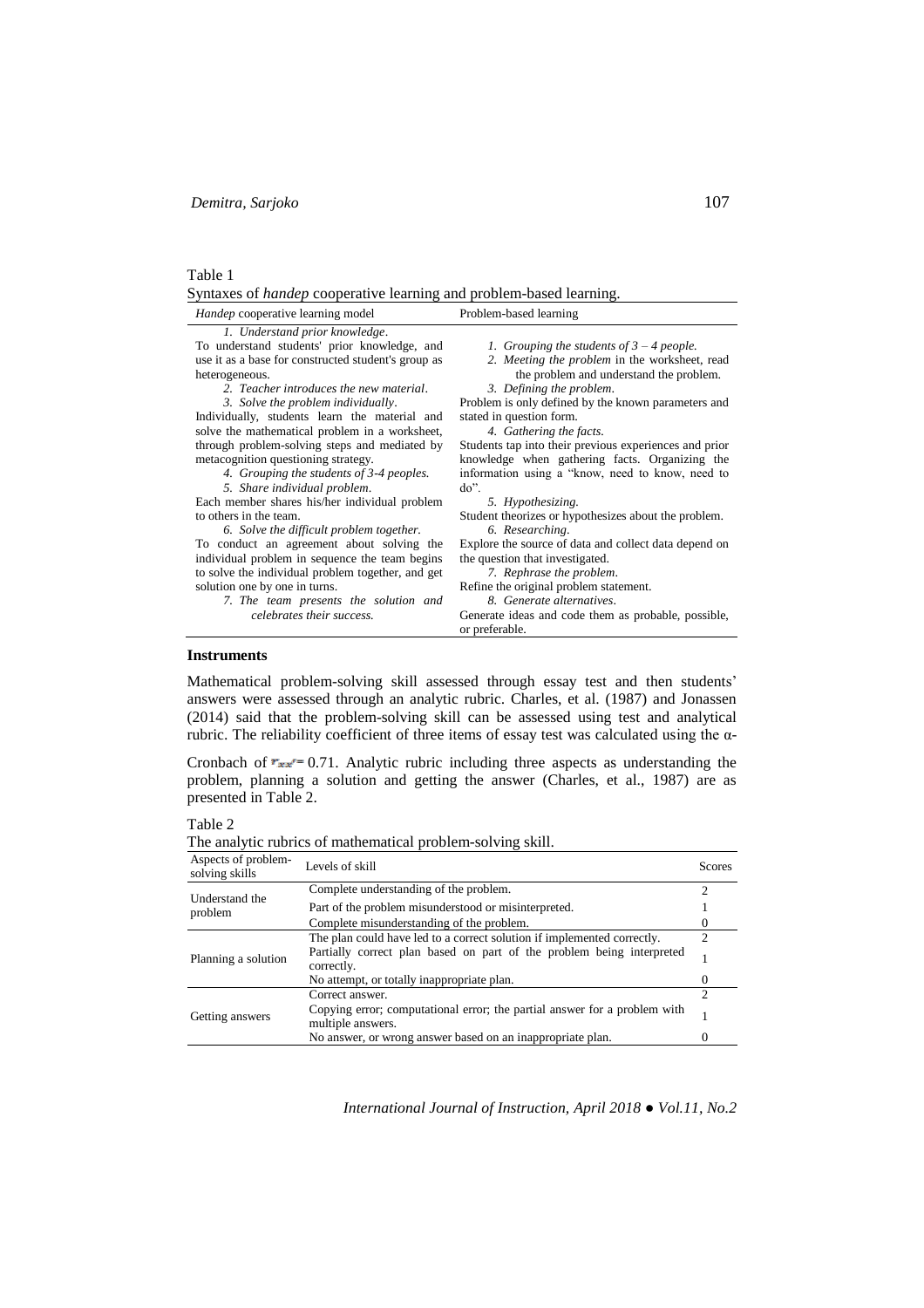# **Analysis**

The data analysis started with scoring the students' answers to essay test used the analytic rubric. Analysis of Covariance (ANACOVA) was carried out to analyze the data at a significant level of 0.05. The fulfillment of the assumption analyses of normality used Kolmogorov-Smirnov test and that of homogeneity used the Levene test. The data were analyzed with the software of SPSS 17 version.

#### **FINDINGS**

The aim of data analysis was to answer the research question: "Is it true that the mathematical problem-solving skills of students taught through *handep* cooperative learning are higher than that problem-based learning? The answer to the questions is presented below.

Table 3 presents the mean score of the student who learned using *handep* cooperative learning model before treatment of mathematical problem-solving skill of 18.00*,* which increased to 37.42 following the treatment*.* While the mean score of students who learned using problem-based learning model before treatment was 22.88, which increased to 36.00 following the treatment.

Table 3

Mean score of mathematics problem-solving skill.

| Group      |    | Pretest |       |       | Posttest |  |
|------------|----|---------|-------|-------|----------|--|
|            |    | Mean    | SD    | Mean  | SD       |  |
| Experiment | 33 | 18.00   | 14.34 | 37.42 | 26.29    |  |
| Control    | 33 | 22.88   | 15.24 | 36.00 | 21.24    |  |
| Total      | 66 | 20.44   | 14.89 | 36.71 | 23.73    |  |

Note: SD = Standard Deviation

Figure 1 presented the increase of means of mathematical problem-solving skill. The mean score of pretest was18.00 and posttest was 37.42. Therefore, there was an increase of 19.42 points for the mathematical problem-solving skill of the students that learned using *handep* cooperative learning model. While in control group, the mean score of the students who learned through problem-based learning model was 22.88 for pretest and 36.00 for posttest. Therefore, there was an increase of 13.12 points. The increase of mean of problem-solving skill of experiment group was higher than the control group.

The F value of Levene was 4.16 at  $p = 0.46$ , which showed that the score of mathematic problem-solving skill has been fulfilled by homogeneity of variance. Table 4 shows the result of the Kolmogorov-Smirnov value of mathematical problem-solving skill of each pretest and posttest of control and experiment group has been fulfilled the normality.

## Table 4

| The assumption of normality fulfillment. |                    |      |  |
|------------------------------------------|--------------------|------|--|
| Group of scores                          | Kolmogorov-Smirnov |      |  |
| Experiment                               |                    |      |  |
| Pretest                                  | 0.13               | 0.14 |  |
| Posttest                                 | 0.14               | 0.10 |  |
| Control                                  |                    |      |  |
| Pretest                                  | 0.12               | 0.15 |  |
| Posttest                                 | 0.14               | 0.08 |  |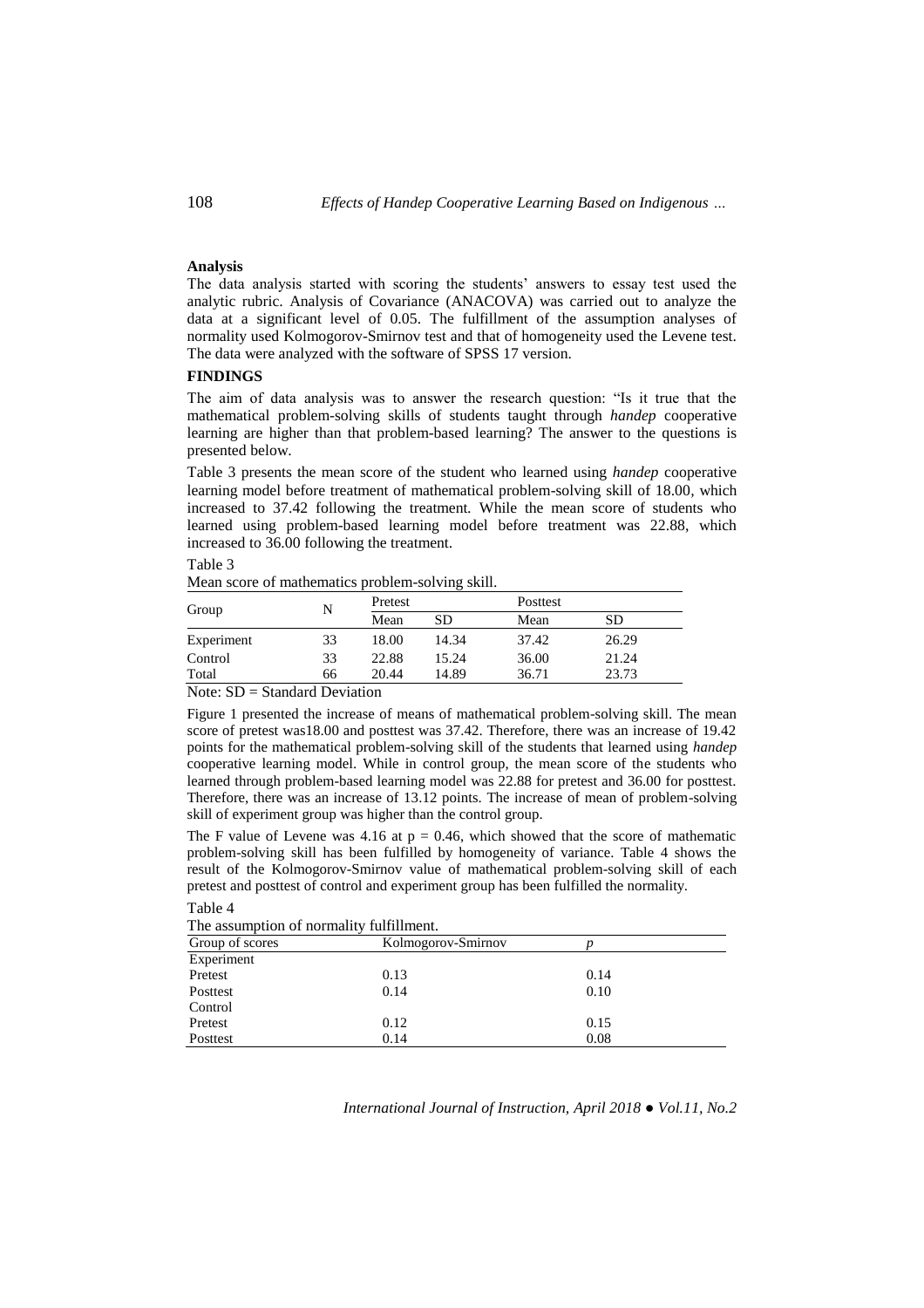

 = *Handep* cooperative learning = Problem based learning

Figure1

The increase of mathematical problem-solving skill.

The result of ANACOVA can be seen in Table 5. There is a difference in mathematics problem-solving skill of students who learned by *handep* cooperative learning model and those using problem-based learning model, which yielded of  $F_{(1.63)}=3.94$  at a significant level of 0.05. The result answered the research question before. The mathematical problem solving skill of students' who learn by *handep* cooperative learning model was higher than those using problem-based learning model, significantly. Table5

| The result of ANACOVA of mathematical problem-solving skill. |  |  |  |
|--------------------------------------------------------------|--|--|--|
|--------------------------------------------------------------|--|--|--|

| Tests of Between-Subjects Effects                         |                       |    |             |       |      |
|-----------------------------------------------------------|-----------------------|----|-------------|-------|------|
| Dependent Variable: MPSS_POST-TEST <sup>*)</sup>          |                       |    |             |       |      |
| Source                                                    | Sum of quares         | df | Mean Square | F     | Sig. |
| Corrected Model                                           | $22005.55^{\text{a}}$ | 2  | 11002.77    | 47.52 | 0.00 |
| Intercept                                                 | 2748.26               |    | 2748.26     | 11.87 | 0.00 |
| PRE-TEST                                                  | 21972.08              |    | 21972.08    | 94.90 | 0.00 |
| Model of teaching**)                                      | 910.96                |    | 910.96      | 3.94  | 0.05 |
| Error                                                     | 14585.98              | 63 | 231.52      |       |      |
| Total                                                     | 125545.00             | 66 |             |       |      |
| Corrected Total                                           | 36591.53              | 65 |             |       |      |
| a. R Squared = $0.60$ (Adjusted R Squared = $0.59$ )<br>÷ |                       |    |             |       |      |

Note :\*) Mathematical problem solving skill

\*) *Handep* cooperative learning vs. problem-based learning

## **DISCUSSION**

The finding of the research shows that students' mathematical problems solving skill taught by *handep* cooperative learning model is higher than the problem-based learning. It means that the *handep* cooperative learning model is more suitable for developing mathematical problem-solving ability if compared to the model of problem-based learning, for students in Central Kalimantan, Indonesia. The mutual cooperation through *handep* cooperative learning model influences the students' learning in the cultural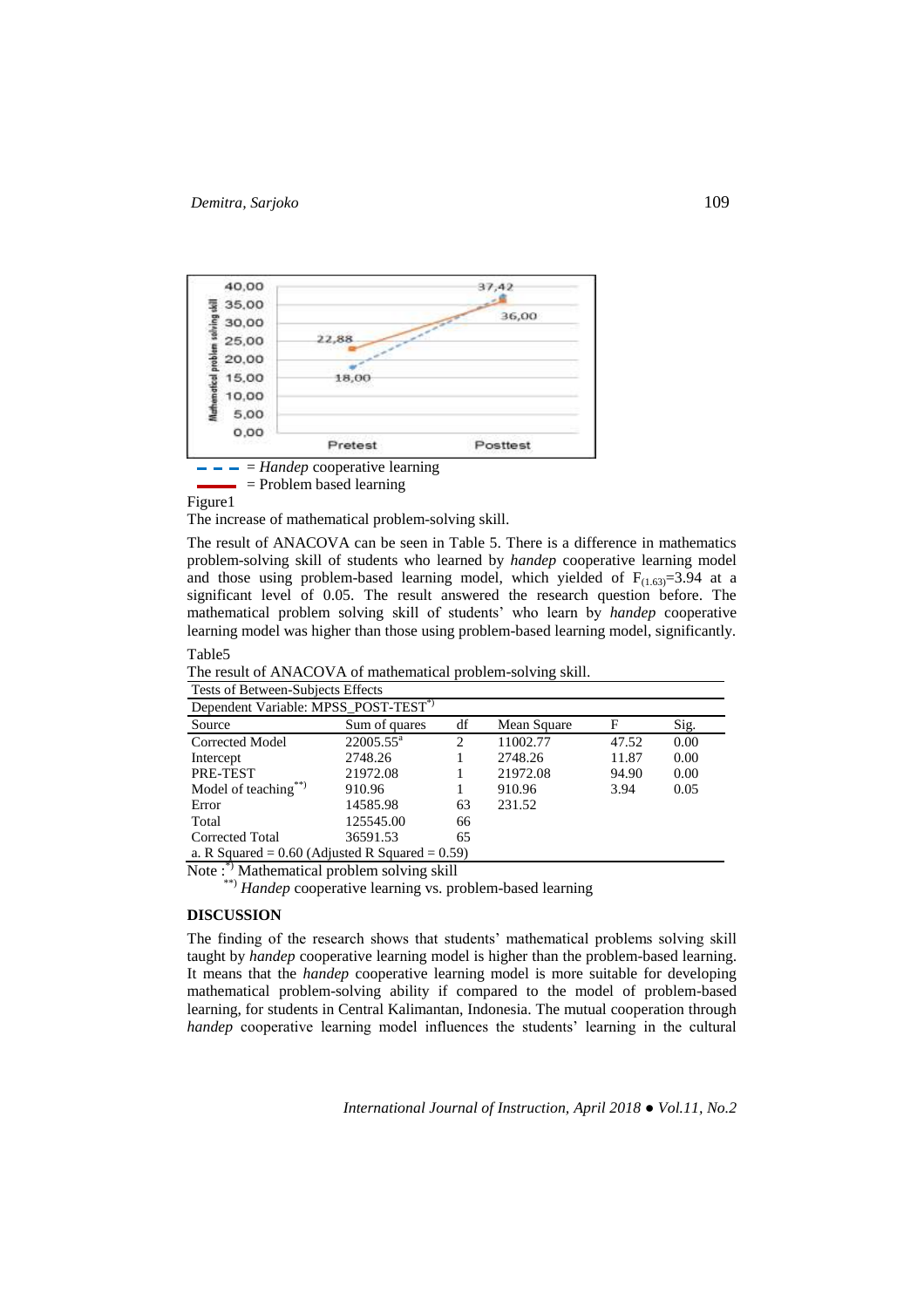context of Central Kalimantan, Indonesia. They become excited to cooperate in solving the problem. Students learn in teamwork through *handep* cooperation mechanism not to become awkward in asking questions and discussing in the team. They become more familiar with the *handep* cooperation mechanism. Zedda, et al (2017) said that students' working in a group of cooperative learning is related to student's satisfaction.

*Handep* cooperative learning as a model has been constructed a base on Dayak tribe indigenous knowledge in mutual cooperation, integrated to components of mathematical learning such as mathematical problem-solving steps of Polya, and metacognition questioning strategy. The integration of *handep* mutual cooperation with mathematical problem solving and metacognition questioning strategy makes this model effective for developing math problem-solving skills. The integration is also done by Park and Nuntrakune (2013) in mathematics learning for students in Thai, who have different cultures and difficulties to adopt cooperative learning model. Integration of Thai cultural and cooperative learning can improve mathematics achievement. The finding of the research proved the statement of Breidlid (2009), d'Entremont (2015), and also Letsekha et al., (2013) stating that the knowledge system of a tribe as indigenous knowledge forms the basis of the development of mathematics learning strategies.

The advantage of *handep* cooperative learning model compared to problem-based learning is that it facilitates the process of collaboration. *First*, the collaboration process of *handep* cooperative learning has been regulated with the steps in syntax. The steps in cooperative team facilitate the students to elaborate their cognitive by peer tutoring. When each student of the team helps others to solve the difficult individual mathematical problem, collaboration process has been done. Students explain the solution of math problem to others who have difficulties in solving the mathematical problem. The student who cannot understand the problem gets the solution after the other students guide him/her. Peer tutoring do at the moment of present the individual difficult and then make the solution of the individual problem together. The team in the heterogeneous ability of *handep* cooperative learning can enhance individual responsibility. Barron & Hammond (2008) said that the heterogeneous ability of students in a team facilitate the learning process of mathematical problems and encourage individual responsibility. Similarly, Baiduri (2017) finds that peer tutoring improves students' activity in mathematics learning.

*Second,* math problem solving mediated through metacognitive questioning strategy in the setting of *handep* mutual cooperation encourages reasoning. The worksheet contains description of content and problems related to the rational exponent, inserted with metacognition question. For example, the rational exponent problem of

 $(2a<sup>2</sup>)<sup>3</sup>$ , metacognition questioning that mediated the students in understanding the problem, formulated i.e. "What problem is the problem is categorized?", "By which properties can the problem can be solved?" When reading the metacognition question, students attempt to think it by looking for reasons relevant to the problem. Students reopen the pages on a worksheet and find properties exponential number, and then select

the properties of  $(a^m)^n = a^{mn}$ , carefully. And they attempt to give a reason in their own mind, "why do I select that property?"Is that choice true?"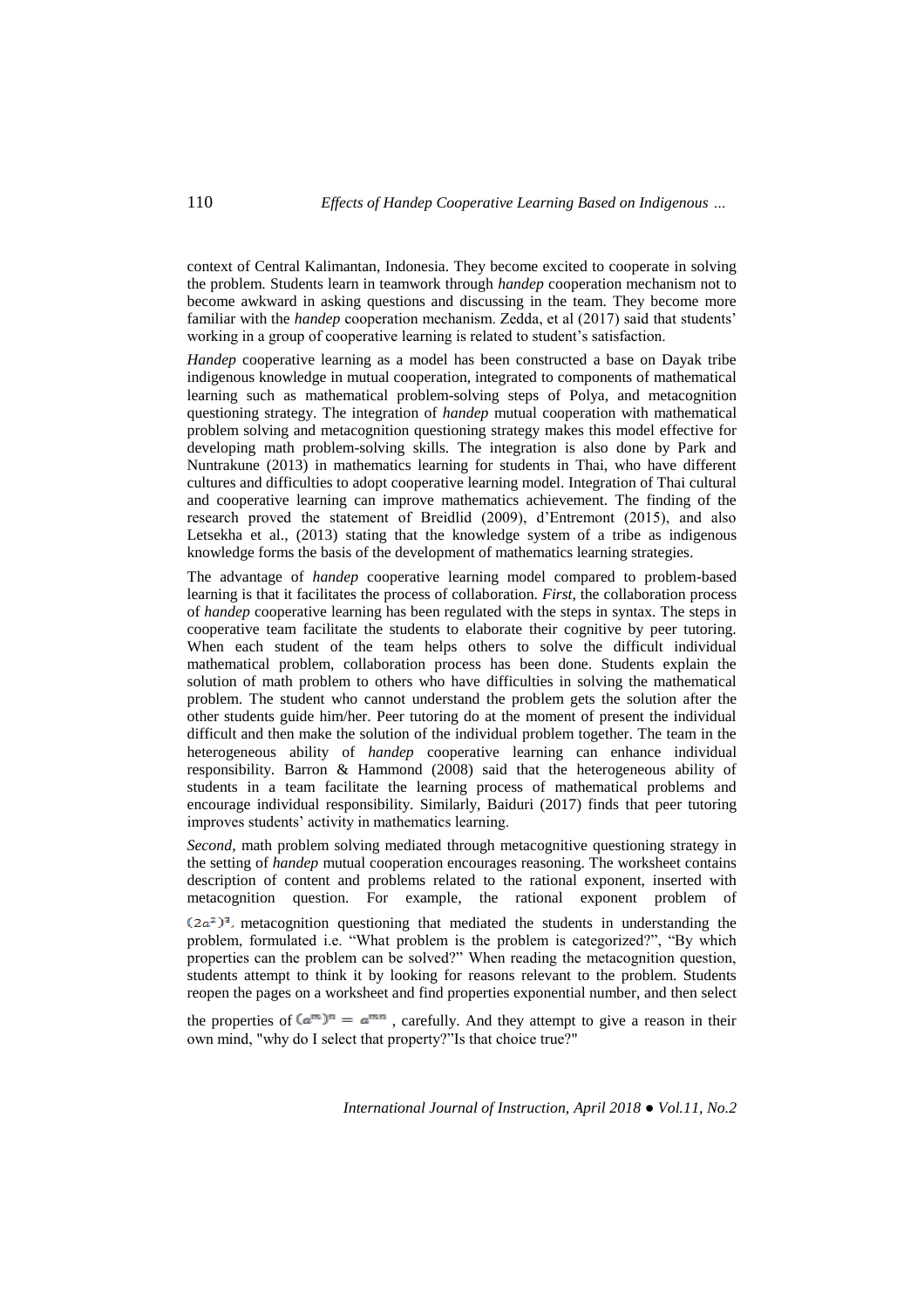## *Demitra, Sarjoko* 111

Cooperative learning combined with metacognitive leaning outperform students' counterparts on both mathematical knowledge and mathematical reasoning (Mevarech & Kramarski, 2003; Mevarech & Fridkin, 2006).In order to develop the reasoning skill, *handep* cooperative learning model can use metacognition questioning strategy to mediate the reflective thinking and reasoning of students. The metacognition questioning strategy can help students' thinking to reflect their problem (Mevarech  $\&$ Fridkin, 2006), through asking the question to themselves (Özsoy  $\&$  Ataman, 2009). Metacognition can help students connect their prior knowledge to understand and solve the problem. When students work in the team to solve the mathematical problem through metacognition questioning strategy, this process helps them reflect their problem. Husamah (2015) said that the metacognitive knowledge includes knowledge about oneself as a learner and the factors that might impact performance, knowledge about strategies, and knowledge about when and why to use strategies. When the team is looking for the solution of the mathematical problem, all members have the opportunity to express the way of solving the problem and solve it together. The students' reasoning skill will improve until the team solves the problem. Husamah and Pantiwati (2014) said that the learning in cooperation context improves students thinking.

*Third, handep* cooperative learning model considers the prior knowledge of students. Prior knowledge is regarded as a base of grouping and the students of a team have the heterogeneous ability, especially in terms of prior knowledge. The team with heterogeneous ability supports the solving individual problem together. Prior knowledge is the important factor of learning the new mathematical concept. Hohensee (2016) said that the prior knowledge explicitly becomes clear when students make connections between prior knowledge and new learning, when they apply their prior knowledge to new contexts, and when they develop their prior knowledge as a result of applying that knowledge to new contexts.

## **CONCLUSION AND IMPLICATION**

The finding of the research showed that *handep* cooperative learning model is more effective for learning mathematical problem solving compared to that of the model of problem-based learning. The model constructs integrated components of *handep* mutual cooperation steps, mathematical problem-solving step, and metacognition questioning strategy. *Handep* cooperative learning is more suitable for learning mathematical problem solving of students in Kalimantan, Indonesia.

*Handep* cooperative learning model is potential to be implemented in mathematics learning. However, the teacher should use metacognition questioning strategy. Metacognition questions strategy can be included in a worksheet or material description or can be delivered during collaborative team discussions. The teacher should know prior knowledge in the mathematics of students.

### **REFERENCES**

Baiduri. (2017). Elementary school students' spoken activities and their respon in Math learning by peer-tutoring. *International Journal of Instruction*, 10/2, 145-160. Retrieved 2 October, 2017 fro[m https://doi.org/10.12973/iji.2017.10210a.](https://doi.org/10.12973/iji.2017.10210a)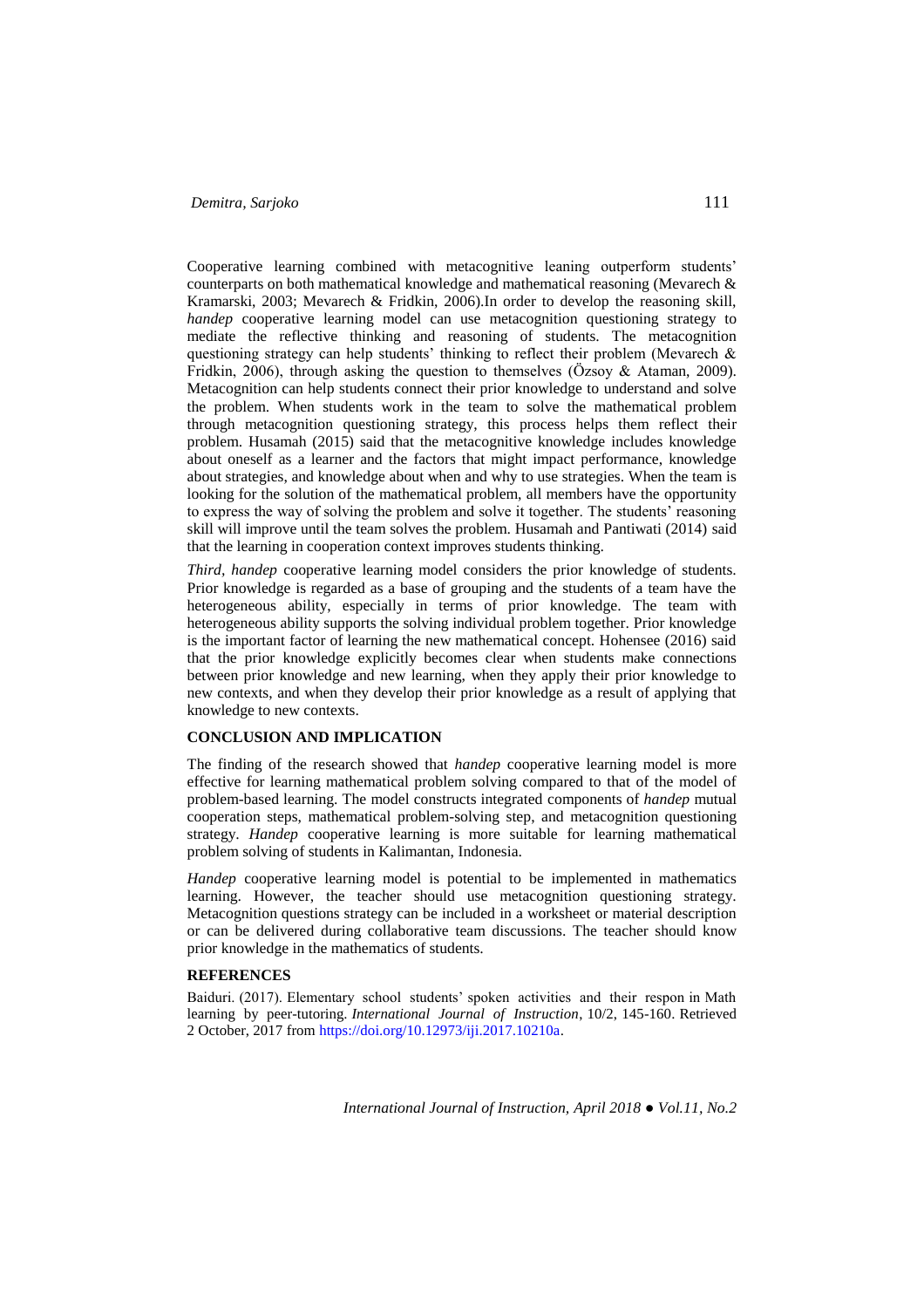Barron, B., & Hammond, L. D. (2008). Teaching for meaningful learning: A review on inquiry-based and cooperative learning. *Edutopia*. Retrieved 6 January, 2015 from [http://www.edutopia.org/pdfs/edutopia-teaching-for-meaningful-learning.pdf.](http://www.edutopia.org/pdfs/edutopia-teaching-for-meaningful-learning.pdf)

Budé, I., Imbos, T., Wiel, M. W. J. V. D., Broers, N. J., & Berger, M. P. F. (2009). The effect of directive tutor guidance in problem based learning of statistics on student's perceptions and achievement. *Higher Education*, 57/1, 23-36. Retrieved 17 October, 2017 fro[m https://link.springer.com/article/10.1007/s10734-008-9130-8.](https://link.springer.com/article/10.1007/s10734-008-9130-8)

Breidlid, A. (2009). Culture, indigenous knowledge systems, and sustainable development: A critical view of education in an African context*. International Journal of Educational Development*,29/2*,* 140-148. Retrieved 17 October, 2017 from [https://doi.org/10.1016/j.ijedudev.2008.09.009.](https://doi.org/10.1016/j.ijedudev.2008.09.009)

Bringula, R. P.; Basa, R. S., Cruz, C. D., & Rodrigo, M. M. T. (2016). Effects of prior knowledge in mathematics on learner-interface interactions in a learning-by-teaching intelligent tutoring system. *Journal of Educational Computing Research,* 54/4, 462-482. Retrieved 17 October, 2017 from [http://journals.sagepub.com/doi/pdf/10.1177/0735633115622213.](http://journals.sagepub.com/doi/pdf/10.1177/0735633115622213)

Charles, R., Lester, F., & O'Daffer, P. (1987). *How to evaluate progress in problem-solving*. Reston, VA.: National Council of Teacher of Mathematics.

Cimen, O. A. (2014). Discussing ethnomathematics: Is mathematics culturally dependent? In S. Beşoluk (Ed.), *Proceeding of ERPA International Congress on Education, 2014*. Istanbul, Turkey (pp. 523-528). Sakarya, Turkey: Faculty of Education, Sakarya University.

Creswell, J. W. (2012). *Educational research: planning, conducting, and evaluating quantitative and qualitative research*. Boston, MA: Pearson.

Demitra. (2006). Pengaruh model pembelajaran dan tipe masalah terhadap kemampuan pemecahan masalah matematika. [Effect of learning model and the type of problem to the mathematical problem-solving abilities]. *Jurnal Ilmu Pendidikan,* 13/2, 129-138. Retrieved 16 October, 2017 from [http://dx.doi.org/10.17977/jip.v13i2.56.](http://dx.doi.org/10.17977/jip.v13i2.56)

Demitra, Sarjoko, & Uda, S. K. (2012). Pengembangan model pembelajaran kooperatif *handep* untuk pembelajaran matematika [The development of *handep* cooperative learning model for mathematics learning]. *Jurnal Pendidikan dan Pembelajaran,*19/1, 15-27. Retrieved 16 October, 2017 from [http://journal.um.ac.id/index.php/pendidikan-dan](http://journal.um.ac.id/index.php/pendidikan-dan-pembelajaran/article/view/3119/545)[pembelajaran/article/view/3119/545.](http://journal.um.ac.id/index.php/pendidikan-dan-pembelajaran/article/view/3119/545)

Demitra & Sarjoko. (2014). Penerapan model pembelajaran kooperatif *handep* pada materi pangkat rasional di SMAN-3 Palangka Raya. [The implementation of *handep* cooperative learning model on rational exponent in SMAN-3 Palangka Raya]. *Jurnal Pendidikan dan Pembelajaran,* 21/1, 48-60. Retrieved 2 May, 2016 from [http://journal.um.ac.id/index.php/pendidikan-dan-pembelajaran/article/view/4521/991.](http://journal.um.ac.id/index.php/pendidikan-dan-pembelajaran/article/view/4521/991)

D'Entremont, Y. (2015). Linking mathematics, culture and community. In İşman, A. (Ed.) *International Conference on New Horizons in Education, INTE 2014.* Paris, France (pp. 2818-2824). Sakarya, Turkey: Sakarya University. Retrieved 5 November, 2016 from [http://www.sciencedirect.com/science/article/pii/S1877042815010320.](http://www.sciencedirect.com/science/article/pii/S1877042815010320)

Hohensee, C. (2016). Teachers' awareness of the relationship between prior knowledge and new learning. *Journal for Research in Mathematics Education,* 47/1, 17-27. Retrieved 16 October, 2017 from [http://www.sciencedirect.com/science/article/pii/S1877042815010320.](http://www.sciencedirect.com/science/article/pii/S1877042815010320)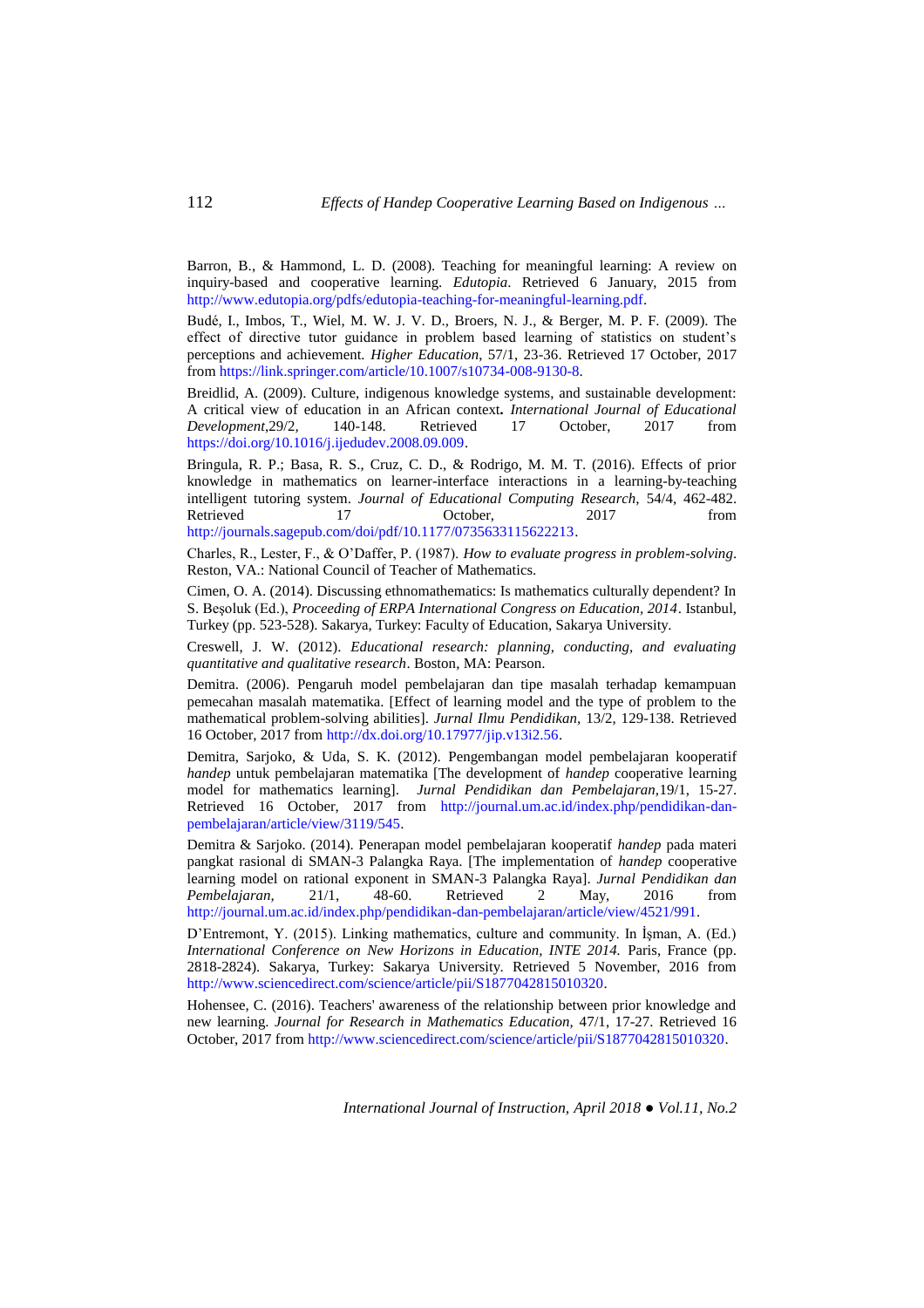Hmelo-Silver, C. E. (2004). Problem-based learning: What and how do students learn? *Educational Psychology Review*, 16/3, 235-266.

Husamah & Pantiwati, Y. (2014). Cooperative learning STAD-PjBL: motivation, thinking skills, and learning outcomes in Biology students. International Journal of *Education Learning & Development (IJELD),* 2/2, 77-94. Retrieved 28 October, 2017 from [http://www.ea-journals.org/.](http://www.ea-journals.org/)

Husamah. (2015). Blended project-based learning: Metacognitive awareness of biology education new students. *Journal of Education and Learning (Edulearn),* 9/4, 274-281. Retrieved 28 October, 2017 from [http://journal.uad.ac.id/index.php/EduLearn/article/view/2121/pdf\\_100.](http://journal.uad.ac.id/index.php/EduLearn/article/view/2121/pdf_100)

Jaelani & Retnawati, H. (2016). The challenges of junior high school mathematics teachers in implementing the problem-based learning for improving the higher-order thinking skills. *The Online Journal of Counseling and Education*, 5/3, 1-13. Retrieved 17 October, 2017 from [http://www.tojce.com/frontend//articles/pdf/v5i3/1-13tojce-jailani-heri](http://www.tojce.com/frontend/articles/pdf/v5i3/1-13tojce-jailani-heri-retnawatipdf.pdf)[retnawatipdf.pdf.](http://www.tojce.com/frontend/articles/pdf/v5i3/1-13tojce-jailani-heri-retnawatipdf.pdf)

Jonassen, D. H. (2014). Assessing problem-solving. Spector, J. M., Merril, J. M., Elen, J., & Bishop, M. J. (Eds.), *Handbook of research on education communication and technology*, 269-288.

Kramarski, B., Mevarech, Z. R., & Arami, M. (2002). The effects of metacognitive instruction on solving mathematical authentic tasks. *Educational Studies in Mathematics,*  49/2, 225-250. Retrieved 16 October, 2017 from [https://link.springer.com/article/10.1023/A:1016282811724.](https://link.springer.com/article/10.1023/A:1016282811724)

Kramarski, B., & Mevarech, Z. R. (2003). Enhancing mathematical reasoning in the classroom: the effects of cooperative learning and metacognitive training. *American Educational Research Journal,* 40/1, 281-310. Retrieved 16 October, 2017 from [http://journals.sagepub.com/doi/pdf/10.3102/00028312040001281.](http://journals.sagepub.com/doi/pdf/10.3102/00028312040001281)

Letsekha, T., Wiebesiek-Pienaar, L. W., & Meyiwa, T. (2014). Reflecting on the development of context-relevant teaching tools using local and indigenous knowledge. In J.G. Laborda, F. Ozdamli, & M. Maasoglu (Eds.), *Proceeding of 5th World Conference on Educational Sciences –WCES.* Rome, Italy (pp. 4577-4581). Barcelona, Spain: Elsevier.

Mevarech, Z., & Fridkin, S. (2006). The effects of IMPROVE on mathematical knowledge, mathematical reasoning, and meta-cognition. *[Metacognition and Learning,](http://link.springer.com/journal/11409)*1/1, 85-97. Retrieved 16 October, 2017 from [https://link.springer.com/article/10.1007/s11409-006-](https://link.springer.com/article/10.1007/s11409-006-6584-x) [6584-x.](https://link.springer.com/article/10.1007/s11409-006-6584-x) 

Özsoy, G., & Ataman, A. (2009). The effect of metacognitive strategy training on mathematical problem-solving achievement. *International Electronic Journal of Elementary Education,* 1/1, 67-82. Retrieved 3 February, 2017 from [https://www.Researchgate.Net/Publication/277739337.](https://www.researchgate.net/Publication/277739337)

Park, J. Y., & Muntrakune, T. (2013). A conceptual framework for the cultural integration of cooperative learning: a Thai primary education perspective. *Journal of Mathematics, Science and Technology Education*, 9/3, 247-258. Retrieved 16 October, 2017 from [http://dx.doi.org/10.12973/eurasia.2013.933a.](http://dx.doi.org/10.12973/eurasia.2013.933a)

Polya, G. (1973). *How to solve it.* Princeton, N. J.: Princeton University Press.